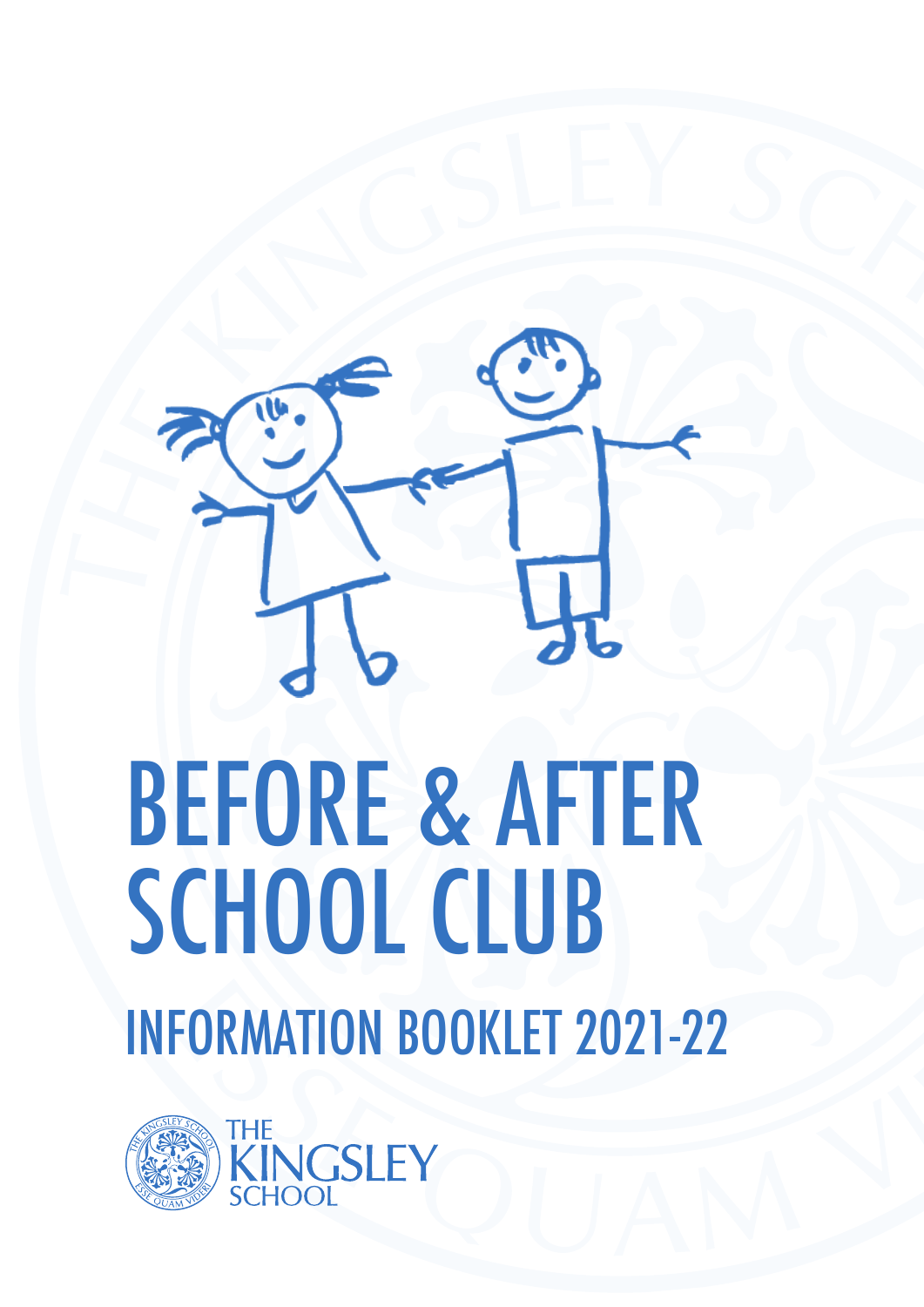"I enjoy it when we have activities, parties, and I love 'The Famous Five'. I<br>parties, and I love 'The Famous Five'. I<br>also enjoy playing on the computer and "I enjoy IT where 'The Famous ."<br>parties, and I love 'The computer and<br>also enjoy playing on the computer and eating!" Alice, age 8

"My favourite tea is hot dogs, and I like playing with the other children. We do fun things together. I also like playing on the computer." Noah, age 9

"I love After School and Breakfast Club

because we have parties and games

nearly every week. Also, I love it when

we After Sthowe partles I love IT wiside."<br>Jecause we have partles I love IT wiside."<br>Jearly every week. Also, I love IT wiside."<br>Nearly every weave, age 10

iachute <sup>an</sup>ge 10<br>Neave<sub>r</sub>age 10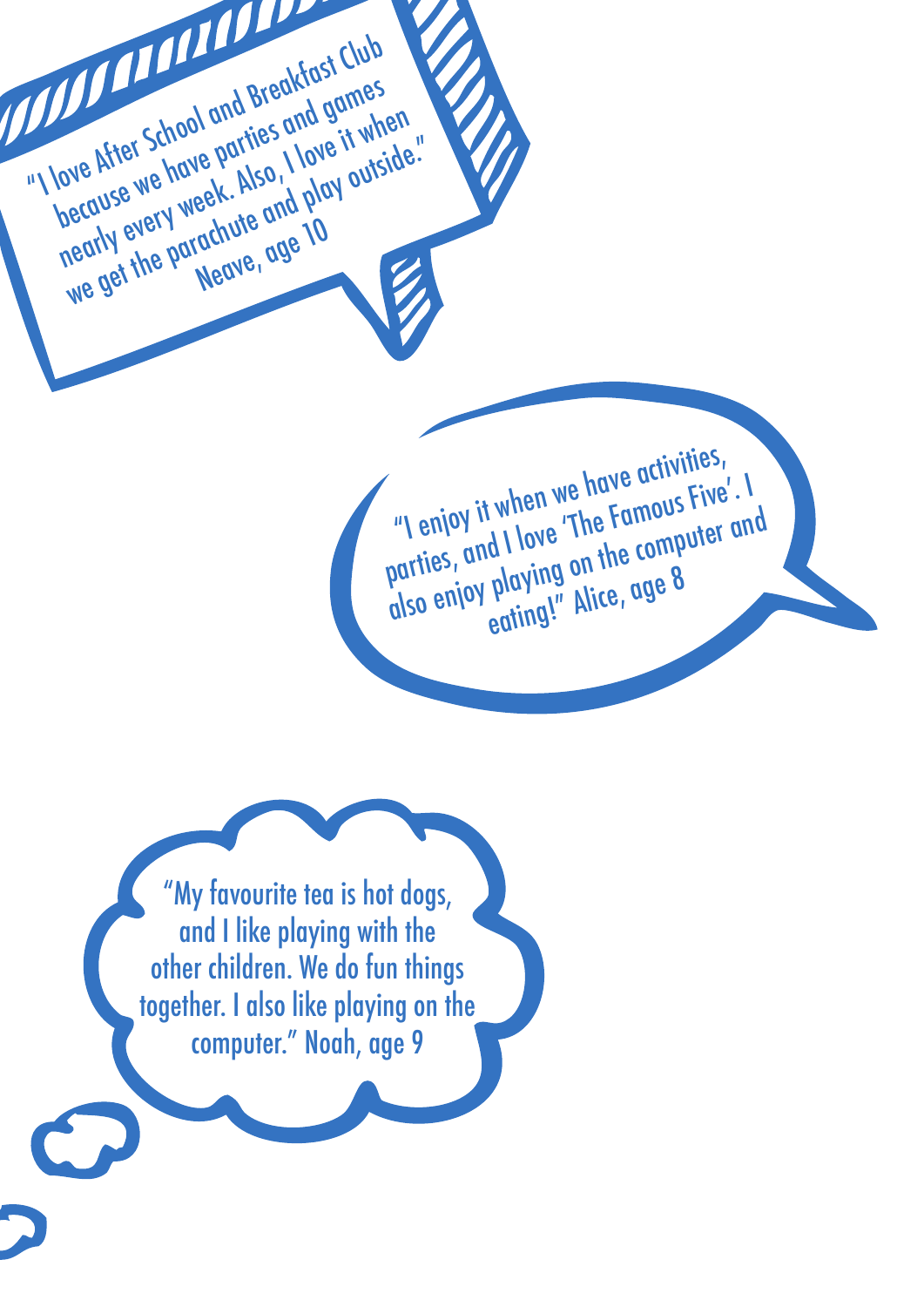

### INTRODUCTION

The Kingsley Preparatory School offers a caring, friendly, secure, supportive, fun and enjoyable environment for children from Kingsley School and in partnership with St Peter's School, requiring care before and after school hours.

Our experienced staff are passionate about providing a range of diverse and stimulating provision, catering for children from Reception to Year 6. We aim to help children develop their full potential through positive, social, emotional, physical and intellectual experiences. We hope to foster confidence, creativity, independence, a sense of responsibility and respect for others.

Activities include arts and crafts, biscuit decoration, puzzles, quizzes, Lego, movie afternoons, bingo, games, growing plants, outdoor play and quiet time for reading and homework. Sessions are rotated on a timetable, giving all children the opportunity to participate in different activities. We also regularly ask the children what they like doing and always welcome new ideas!

Our ethos in club is for all the children to have fun, be creative and play games together in a relaxed and safe environment

#### CONTACT DETAILS E: wraparound:kingsleyschool.co.uk

T: 07801 454915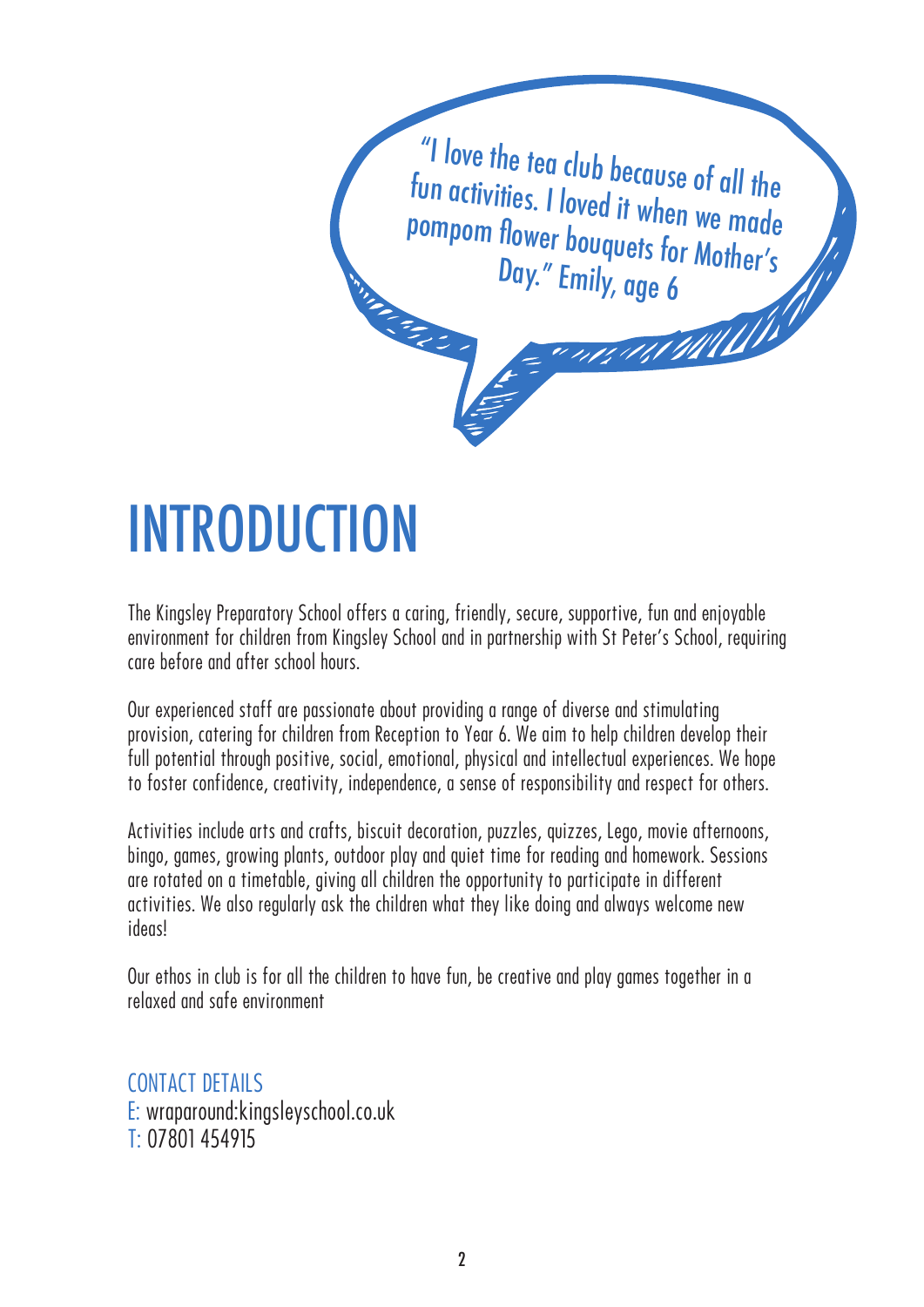### TERMS & CONDITIONS

The Before and After School Club is based on the ground floor of the Prepatory School. Children will be under supervision by the Before and After School Club staff at all times.

#### 1. REGISTRATION

All children using this service must be registered, using the appropriate registration form, whether they will be regular or occasional users. (This is to ensure that medical and emergency contact details of any child are available in case of an emergency).

#### 2. FEES 2021/22

- Before School Club: 7.30am to 8.30am £5.00 (includes a light breakfast)
- After School Club Session 2: until 5.00pm £6.00 (includes drink and snack)
- After School Club Session 2 & 3: until 5.30pm £7.50 (includes afternoon tea)
- After School Club Session 4: until 6.00pm £8.00 (includes afternoon tea)

There is no facility for late collection at the moment.

Fee are payable termly in arrears. Childcare vouchers are accepted.

#### 3. WEEKLY USERS OF BEFORE AND AFTER SCHOOL CLUB

(Regular bookings of 1 to 5 days per week)

- Places will be allocated to The Kingsley School children as a priority.
- Places will be allocated to working parents and children attending after school clubs first.
- Then places will then be allocated to siblings of the current children already booked.
- Places will then be allocated on a first come first served basis depending on the availability left.
- Parents should complete and return the booking form.
- Fees will be payable termly.

#### 4. OCCASIONAL USERS OF BEFORE AND AFTER SCHOOL CLUB

• Parents/guardians must contact the Before and After School Club directly to book a place (verbal bookings via pupils are not accepted).

• Children will only be accepted if spaces are available. Booking in advance is recommended as spaces maybe limited, particularly on the more popular days.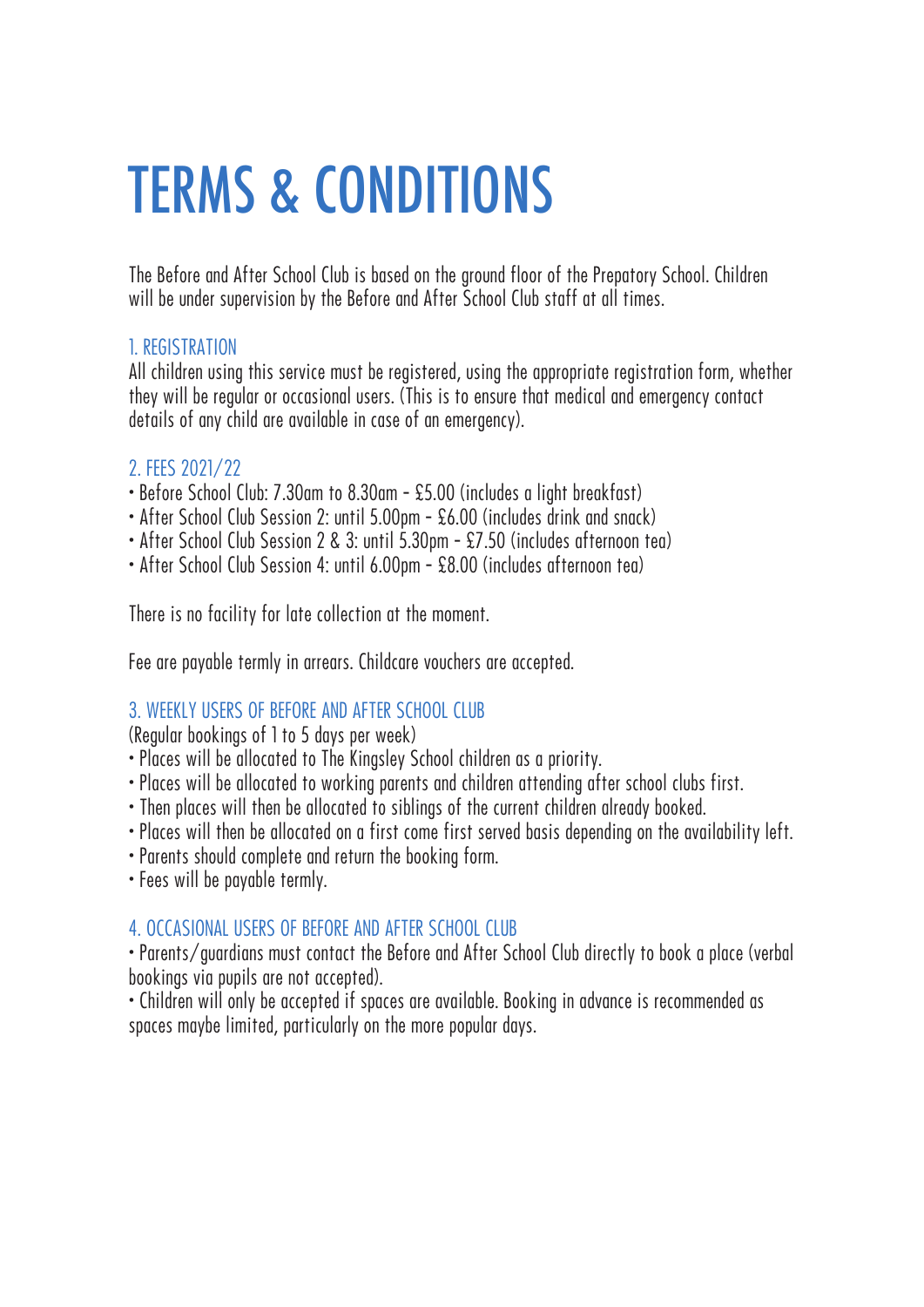#### 5. ORGANISED ACTIVITIES

#### Before School Club

Children register with the Before School staff in the Prep Library, where they sign in. Parents/ guardians must use the Prep gym front door entrance on Beauchamp Avenue.

| 7.30am-8.15am | A light breakfast served (toast, cereals, juices, milk, yoghurts and fruit) |
|---------------|-----------------------------------------------------------------------------|
|               | Supervised activities in the Prep library                                   |
| $8.35$ am     | Prep children will be escorted to the playground and St Peter's children    |
|               | transported to school.                                                      |

#### After School Club

Children meet after school in the Prep School Gym. Upon arrival they will be registered by a member of the team. Upon collection, they will be signed out by a member of the team. The following routine will be followed:

| EYFS, KS1 only     |                                                                   |
|--------------------|-------------------------------------------------------------------|
| 3.30pm-4.00pm      | Arrival, register, sanitise hands, bags stored in designated area |
| 4.00 <sub>pm</sub> | Drink and snack                                                   |
| 4.10 <sub>pm</sub> | Supervised outdoor play (weather dependent)                       |
|                    | Homework/quiet reading                                            |
|                    | Craft activities                                                  |
| 4.45 <sub>pm</sub> | Sanitise hands                                                    |
| 4.50 <sub>pm</sub> | Afternoon tea                                                     |
| Year 3 upwards     |                                                                   |
| 4.00 <sub>pm</sub> | Arrival, register, sanitise hands, bags stored in designated area |
| 4.10 <sub>pm</sub> | Supervised outdoor play (weather dependent)                       |
|                    | Homework/Quiet reading                                            |
|                    | Craft activities                                                  |
| 4.45pm             | Sanitise hands                                                    |
| 4.50 <sub>pm</sub> | Afternoon tea                                                     |
|                    |                                                                   |

#### 6. BEHAVIOUR

• Good table manners are expected at all times.

• The normal school rules with respect for other persons and property apply and we reserve the right to exclude any child who is unable or unwilling to comply with these rules.

• Incidents of unacceptable behaviour will be noted and parents informed.

• See behavioural management policy on the website for more details:

www.thekingsleyschool.co.uk/policies.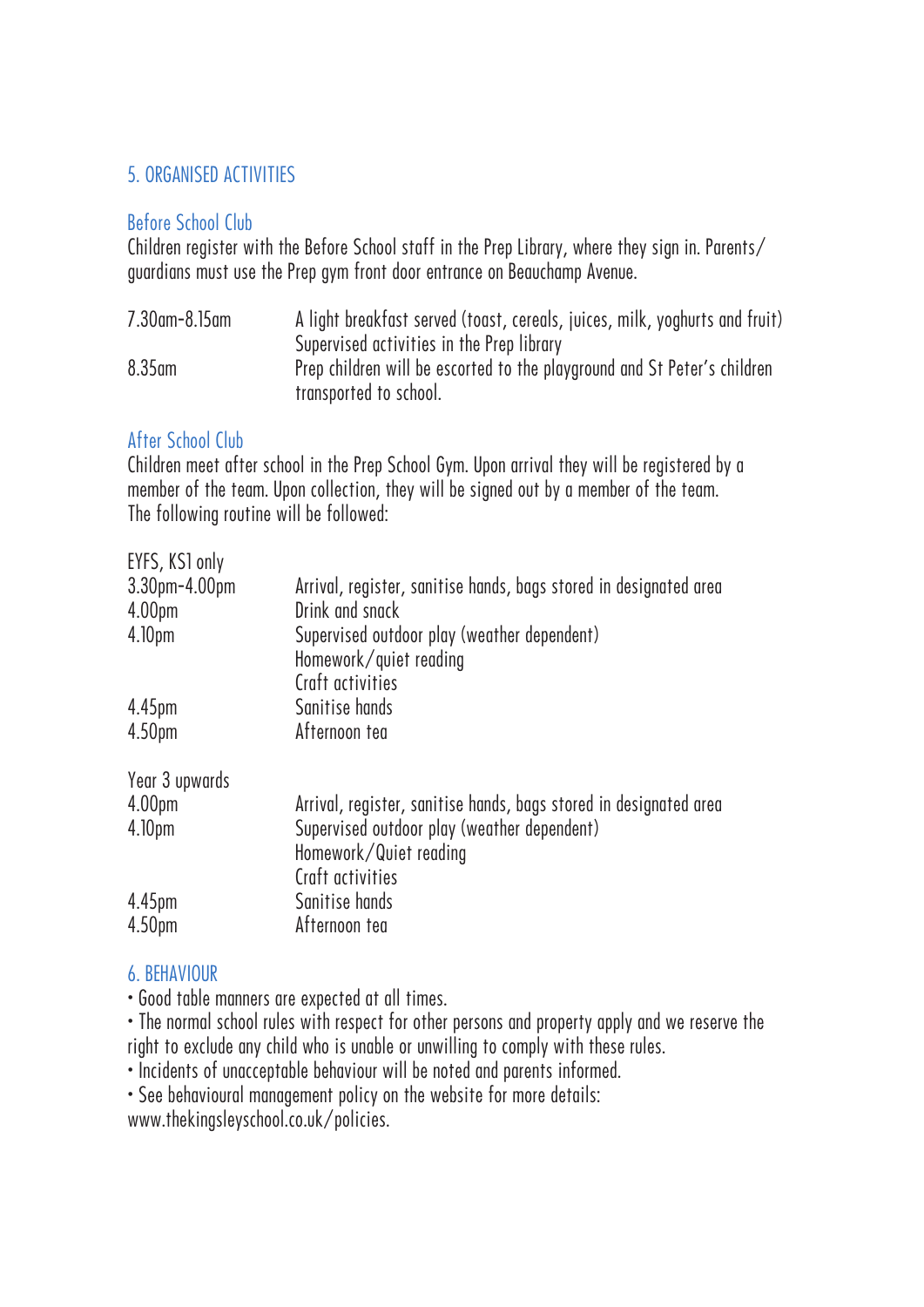#### 7. ARRIVAL

• Parents/guardians must inform the Before and After School Club of any absences or changes to their bookings (verbally via pupils is not accepted).

• The Before and After School Club staff will contact parents/guardians should children become unwell during Club.

#### 8. COLLECTION OF CHILDREN

• Children will be signed out by a member of the team.

• Parents should come to the Prep School Gym doors where they will be met by a member of staff. Please do not enter the building.

• Children will only be released to parents, guardians or person nominated by parents/guardians. If you are unable to collect your children yourself, parents/guardians are responsible for making alternative arrangements for the collection of their children from the After School Club.

• After School Staff must be informed of ANY changes to collection details.

• After School Staff must be informed of ANY changes in medical conditions.

• After School Staff must be informed of ANY changes in contact details.

In case of emergency when parents/guardians are unable to collect children for reasons beyond their control (e.g. accident) children will remain with the After School staff or a senior member of the teaching staff, on the school premises, until such time as the parents/guardians are able to make alternative arrangements for their collection.

#### 9. TERM DATES

• The Before and After School Club will operate during The Kingsley School term dates. Please check the website for details at www.thekingsleyschool.co.uk/term-dates

#### 10. SCHOOL CLOSURE

• In the event of school having to close, i.e. due to heavy snow, a message will be placed on the front page of the school website, www.thekingsleyschool.com, on the school answer phone, social media channels and on BBC local radio Coventry and Warwickshire.

#### 11. INFECTION CONTROL

• Children who have suffered from sickness and/or diarrhoea should be kept at home for 48 hours after the last episode: and children who have suffered from a raised temperature should be kept at home for 24 hours after recovery.

#### 12. INTERNET SAFETY AND SOCIAL MEDIA

• The internet hosts many exciting opportunities for learning. The online world is a wonderful place for children to explore, with unprecedented opportunities for creativity and research for homework, but just like the real world there are risks and dangers they should be aware of and which we should all act to protect the children from.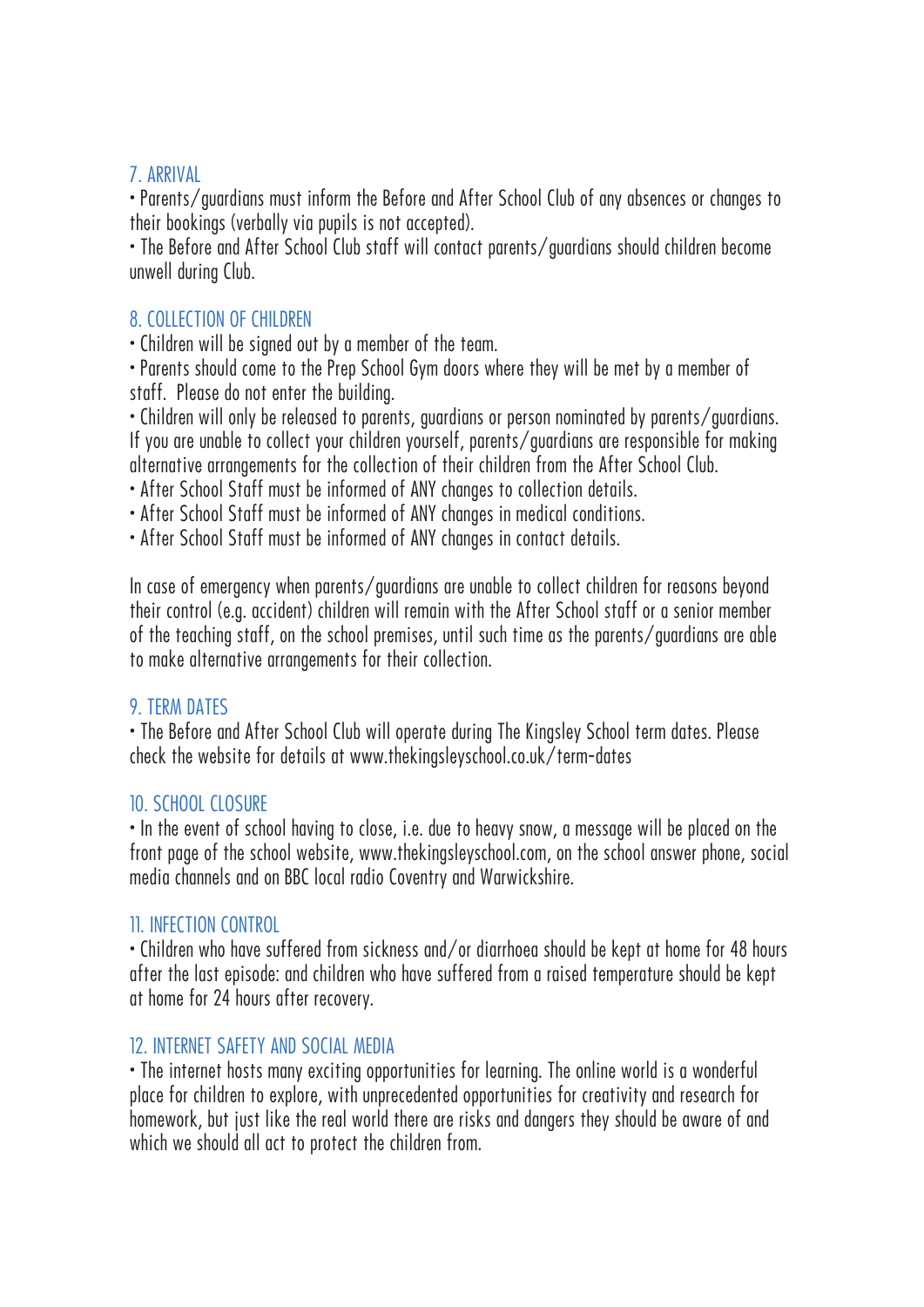• The growing pressure of social media and the near constant use of mobile phones and the internet has recently been linked to a decline in the mental well-being of children in the UK. It has played a part in everything from bullying to missing hours of sleep and to pressure on friendships and relationships.

• We encourage the use of technology as an important part of a child's development but always want them to spend their time online safely.

• The Before and After School Team attend regular training and updates regarding online safety and monitor the time the children use the computer.

• The ICT Acceptable Usage Policy is attached and where appropriate, your child needs to read this policy. Please keep a copy for your own records. Each time your child logs onto a computer in The Kingsley School they are prompted to confirm that they have read and accept the terms of the policy which reminds them to use ICT responsibly and safely. Parents are also requested to remind your child of their responsibility to use the ICT facilities and networks safely.

#### 13. MOBILE TELEPHONES

• If your child intends bringing a mobile phone to school, they must ensure that they are named and fully insured, as they are not covered by school insurance. The phone must be switch off while in the Before and After School Club and stored safely. If they are seen in the public areas of the school, they may be confiscated.

• Most mobile phones are now equipped with a built-in camera. The use of this camera to take or send images of members of the Before and After School Club is strictly forbidden. The Kingsley School takes very seriously any use of images to hurt or threaten children or members of staff.

#### 14. PHOTOGRAPHS

• The Kingsley School may from time to time use photographs of your child for publicity purposes. Where these are used in the press/media it is usual to provide their name, age and town of residence.

• Please note that we do not pass on any data about your child to third parties without first seeking your permission.

• When you accept the Before and After School Club's Terms and Conditions you are giving permission for your child's image to be used in marketing material including social media. To request that this does not happen you should write to or email the Before and After School Club Team Leader at wraparound@kingsleyschool.co.uk.

#### 15. CONCERNS

Should you have any concerns with any aspect of our before and after school care, please contact Lorraine Hoolachan, the Before and After School Team Leader in the first instance at wraparound@kingsleyschool.co.uk. Alternatively you may wish to email the Headteacher at kps@kingsleyschool.co.uk.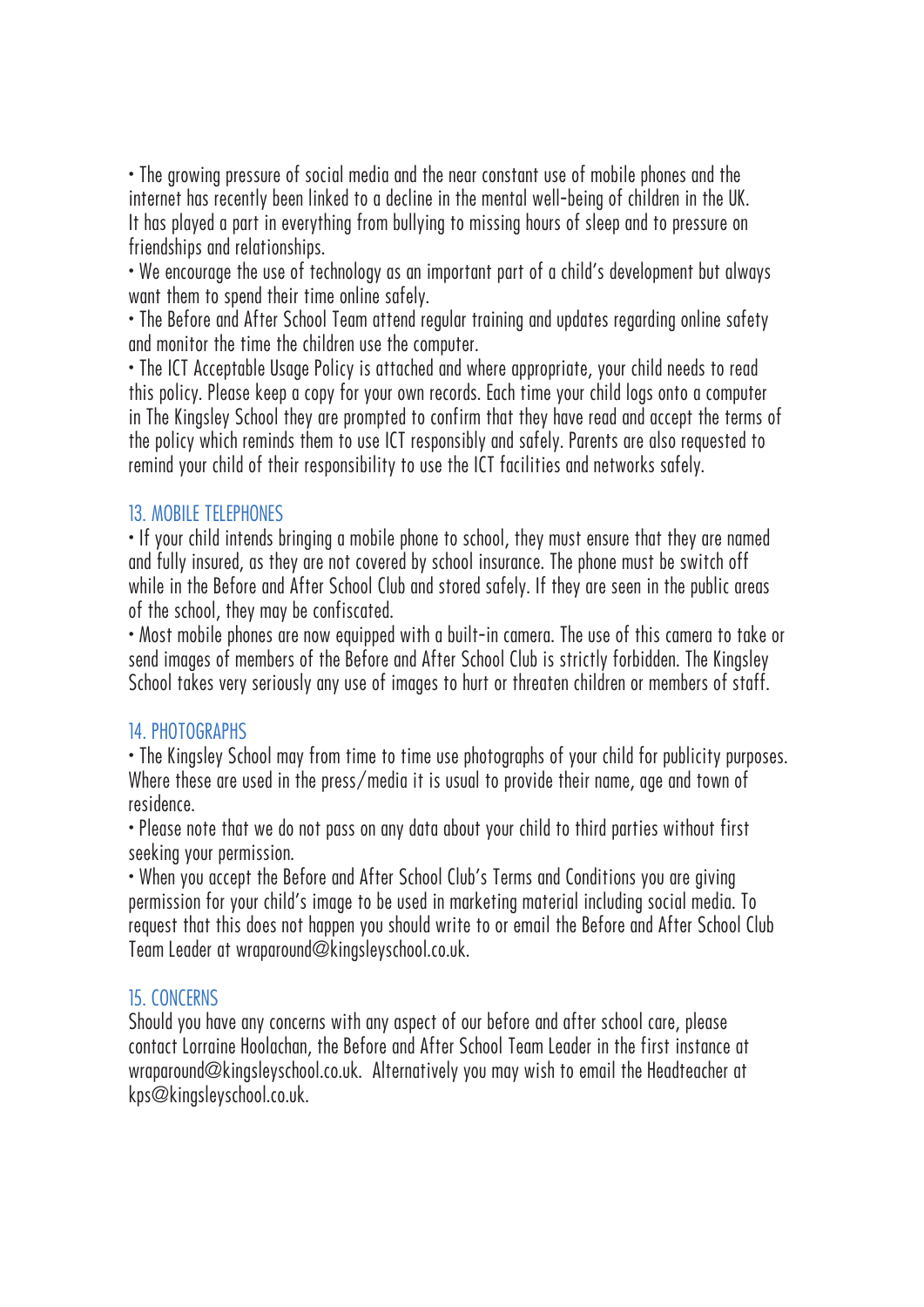## HEALTH & SAFETY POLICY

This policy applies to all parts of the school including Early Years/Foundation Stage.

#### 1. FIRE

- a) Regular fire drills will be held.
- b) All staff and children will be aware of the fire drill procedure.
- c) Appropriate fire prevention and protection measures are installed throughout school.

#### 2. LOCKDOWN

- a) Regular lockdown drills will be held.
- d) All staff and children will be aware of the lockdown drill procedure.
- e) Appropriate lockdown prevention and protection measures are installed throughout school.

#### 3. FIRST AID

a) The Before and After School Club Team Leader will hold a recognised First Aid qualification.

- b) All other staff will be encouraged to hold such a qualification.
- c) Staff will have access to a clearly marked First Aid box.
- d) Any first aid given will be recorded in the Accident Report Book.

#### 4. ACCIDENTS

a) All accidents will be recorded in the Accident Report Book - no matter how minor.

b) Parents/guardians will be informed of accidents. A note will be placed beside their child's name on the register to indicate that they should ask the staff for details of an accident that has taken place.

c) Parents/guardians will sign to indicate that they have been informed of accident to their child.

d) If parents/guardians do not collect their children in person, they will be informed of any accident by phone.

e) If necessary, an ambulance will be called, and parents/guardians will be contacted as soon as possible.

f) If the parent/guardian is not with the injured child, a member of staff will accompany the injured child to hospital and remain until the parent/guardian arrives.

g) Accidents which occur during the Before and After School Club are investigated to identify their cause. This information is then used to improve safety standards on the school premises and in activities taking place.

#### 5. SPECIAL MEDICAL NEEDS

a) The Before and After School team will be aware of any special medical needs of those children attending the Before and After School Club from your completed medical form.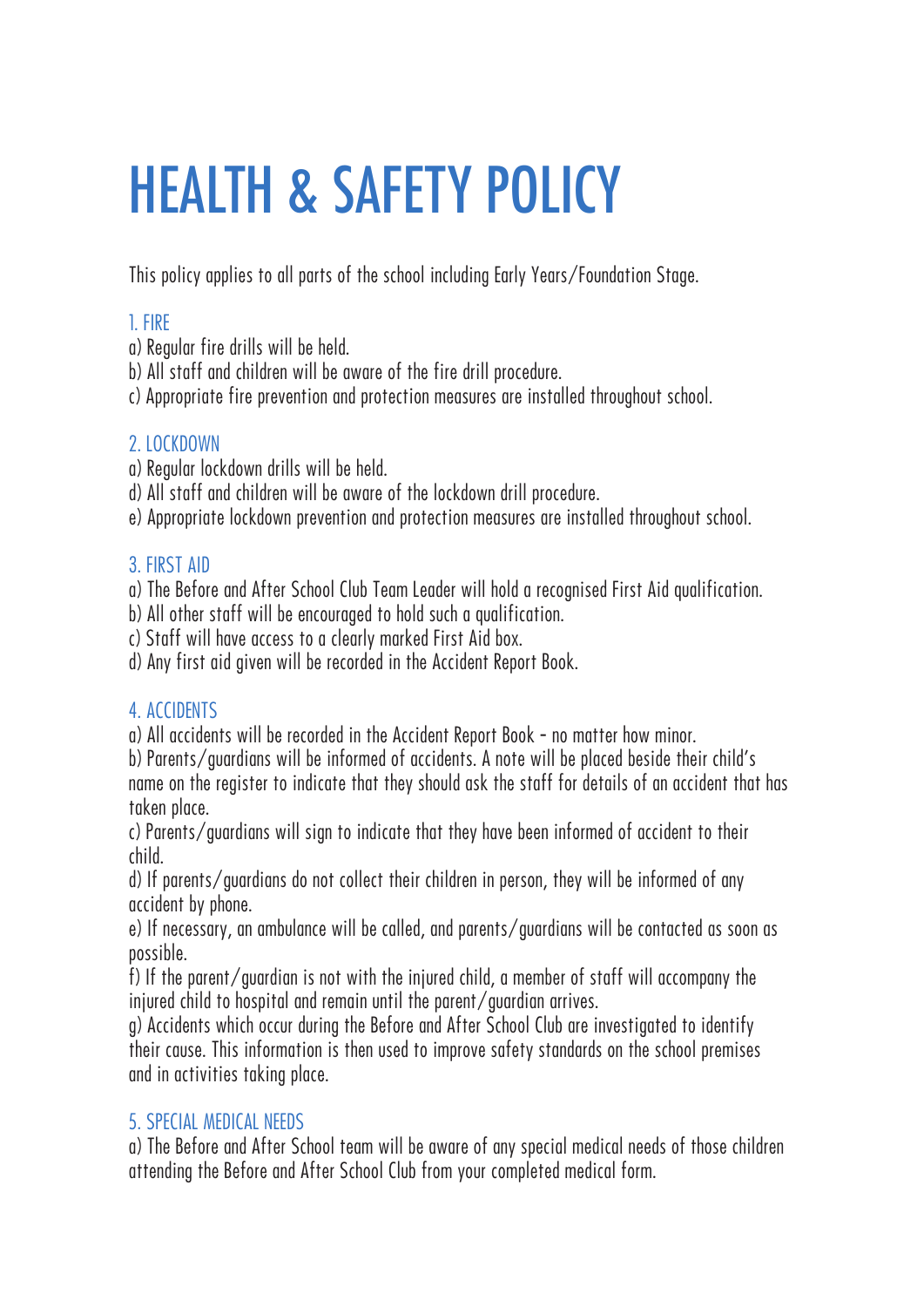#### 6. SECURITY

a) All parents/guardians will complete and sign a registration form prior to a child's admission into the Before and After School Club.

b) On arrival, children will be entered on a daily register. A staff member will sign the register and note the time of collection from After School Club.

c) Children will be released only to parents/guardians or other persons nominated by parents/ guardians.

d) No child will be allowed to leave unaccompanied without the permission (either verbal or written) of a parent/guardian.

e) Parents/guardians will be informed immediately of a child's unaccountable failure to arrive at the After School Club.

f) The After School Club Team Leader is to be notified, in writing, with a copy of relevant legal documentation if an estranged parent is refused access to a child.

g) The Before and After School staff will have access to a phone.

h) Children will be supervised at all times and visitors will be shown around by staff.

i) All entrances into the Preparatory School have a coded entry system that is changed frequently.

#### 7. FOOD PREPARATION

a) All nominated persons will attend a food hygiene course and obtain a food hygiene qualification. All staff have the responsibility for maintaining high standards of hygiene. b) All staff will be aware of any special dietary needs of the children attending the Before and After School Club.

#### 8. PLAY EQUIPMENT

a) Suitable play equipment will be purchased.

b) Play equipment will be checked regularly and damaged equipment reported for repair or disposal.

c) The staff will encourage and supervise safe and proper use of play equipment e.g. bikes used by the appropriate age group.

d) All play equipment will be cleared away at the end of each session.

#### 9. ACTIVITIES

a) Activities will be planned in advance and supervised appropriately.

b) There will be a minimum of two members of staff on duty at any time.

c) Children will be encouraged to act with due care for the safety or themselves and other people.

d) Children will not be left unsupervised at any time.

#### 10. INSURANCE

a) The school and hence the Before and After School Club has Public and Employers Liability Insurance.

b) The Before and After School Club can accept no responsibility for personal property, clothing and money.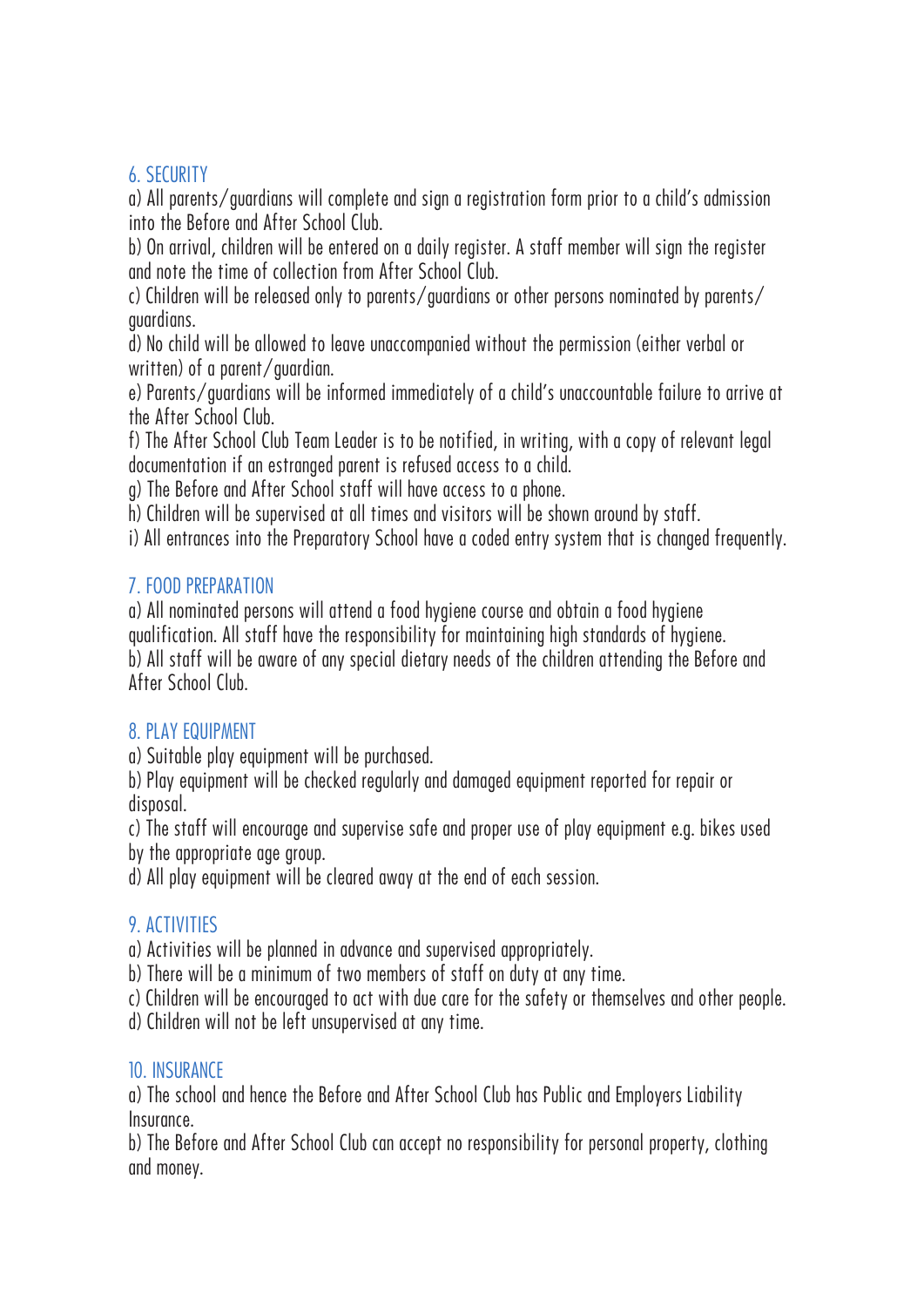#### HEALTH PROTECTION IN SCHOOLS AND OTHER CHILDCARE FACILITIES

Schools are common sites of transmission of infection. Infections in children are common, due to a number of factors. Young children have a relatively immature immune system, have close contact with their friends at work and play, and may have poor hygiene habits. All these factors promote the spread of infections.

Our aim is to prevent, where possible, the transmission of infection by promoting good hand washing in staff and pupils, and by providing a clean environment. We also recognise the importance of collaboration with parents, pupils and staff by encouraging immunisation in line with the National Schedule. We also provide and encourage yearly Flu immunisation for staff.

Where a case of infection is known, we reduce the risk of spread by information and prompt exclusion of a case, in line with guidelines from Public Health England. In all cases of illness our School Nurse is available for advice as required.

An infection Control folder is held with the School nurse, Site Manager, and in all Staff rooms for reference, and a copy of the exclusion table is distributed to parents, staff and available on our website.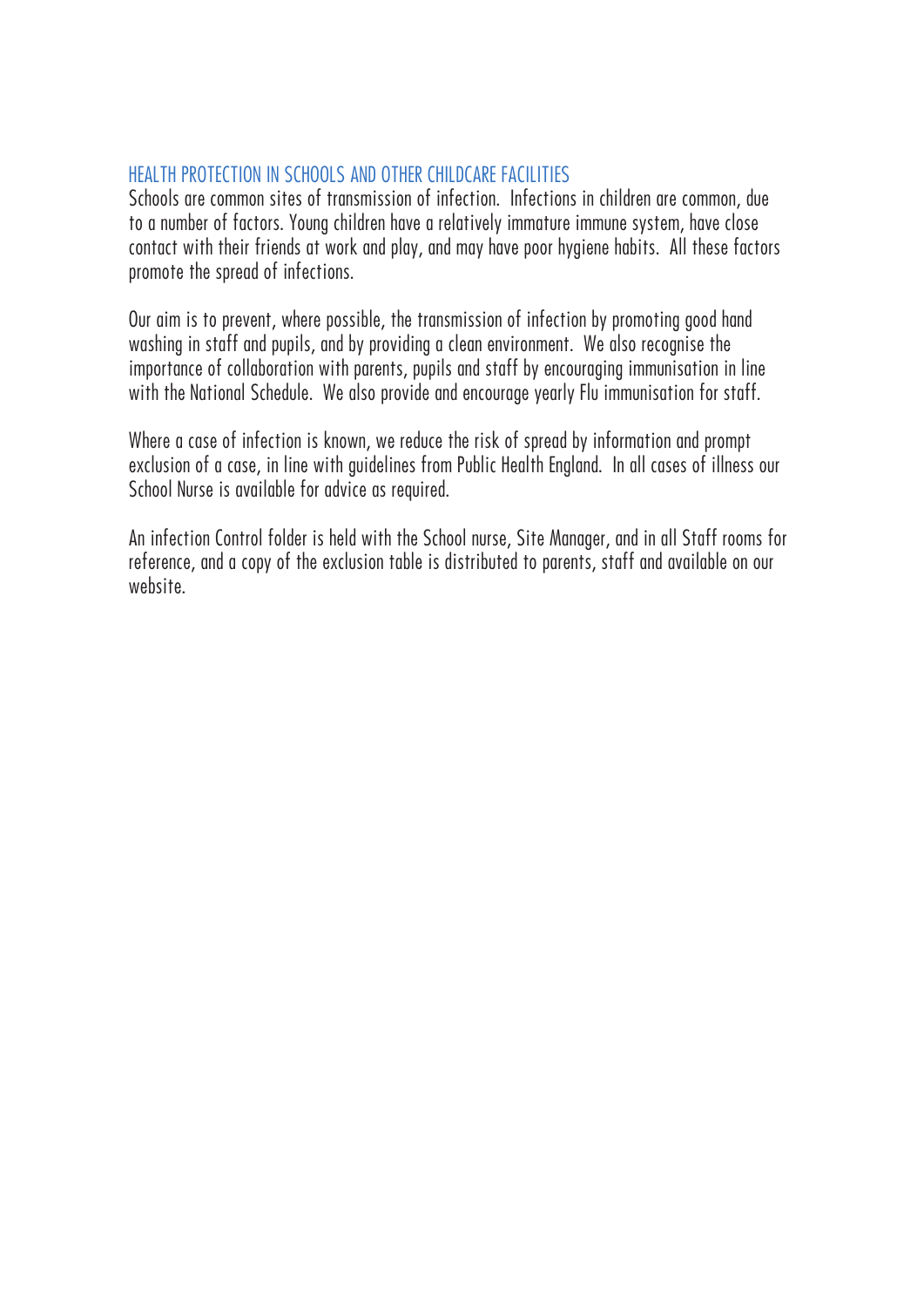## ACCEPTABLE IT USAGE POLICY

This policy applies to all students, staff, and school visitors. Please read this document carefully before making use of the school's ICT systems. By using the ICT systems you agree to do so in accordance with the terms set out in this policy.

#### KINGSLEY ICT

Users are encouraged to make use of the school's ICT facilities for educational purposes. The Before and After School Club children can also use the ICT facilities for homework, games and recreational activities. While doing so users are expected to act responsibly and to show consideration to others at all times.

#### USE OF TECHNOLOGY

Technology that can be used to store, transmit or manipulate data, such as laptops, smartphones or USB media should be used responsibly and in accordance with this ICT Acceptable Usage Policy, even when not used with school equipment.

USB media may be used by staff to transport files relating to After School Club activities and students to transport files relating to their studies, however it is not recommended for long term storage. USB media must never be used to transport or harbour any confidential or sensitive data relating to the school, its staff or students without written permission from the Headteacher, whilst demonstrating any media to be used is at least 128 bit encrypted with a strong password.

#### ACCOUNT SECURITY

Users are responsible for the protection of their own network account and should not divulge passwords to anybody. Passwords must conform to a minimum length of 6 characters and not be easy to guess. Users should not logon to or use any account other that their own and should logoff when leaving a device, even for just a short period of time.

#### USE OF ICT FACILITIES

It is not acceptable to:

- Attempt to download, store or install software on to The Kingsley School computers.
- Attempt to introduce a virus or malicious code to the network.
- Attempt to bypass any security measures.
- Attempt to access another user's account.
- Attempt to gain access to an unauthorised area or system.
- Attempt to use any form of hacking.

• Access, download, create, store or transmit material that is: indecent or obscene, could cause annoyance, offence or anxiety to others, infringes copyright or is unlawful, brings the name of the school in to disrepute.

• Engage in activities that waste technical support time and resources.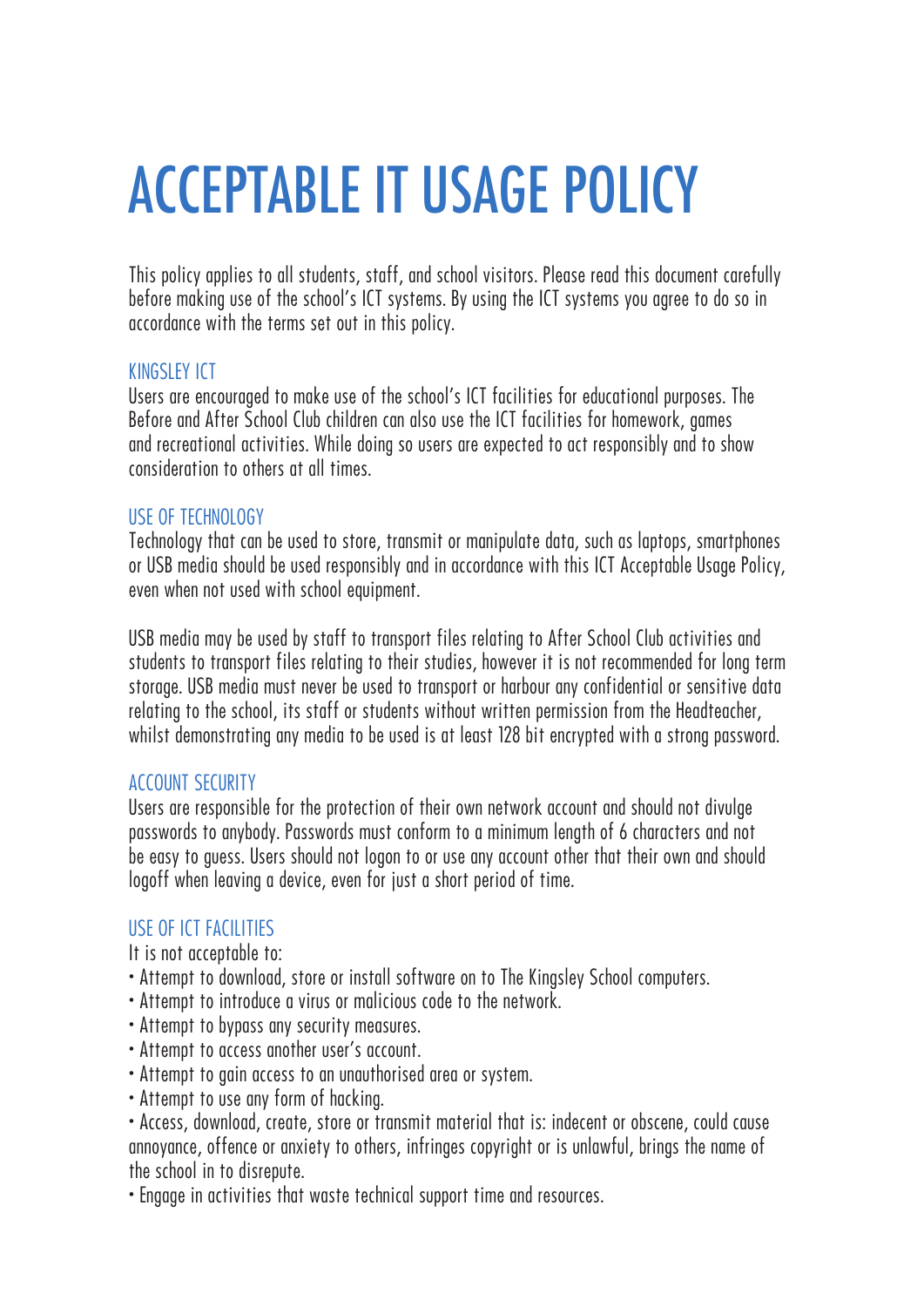#### INTERNET ACCESS

The Kingsley School's internet service is filtered to prevent access to inappropriate content and to maintain the integrity of the school's ICT systems. Users should be aware that the school logs all internet use.

The use of public chat or instant messaging (IM) facilities is not permitted.

Users should not copy or use material from the internet to gain an unfair advantage in their studies, for example, in coursework. Such actions may lead to disqualification by examination boards. Users should also ensure that they are not breaking copyright restrictions when copying and using material from the internet.

#### EMAIL

Automated software scans all email and removes content that could compromise the integrity of the ICT systems or contain unsuitable/offensive content.

Students are not allowed to use email in the Before and After School Club. If a user receives an email from an unknown person that is offensive or upsetting, they should report it to the ICT Department or other appropriate member of staff immediately. Do not delete the email in question until the matter has been investigated. SPAM email received should be forwarded to ictsupport@kingsleyschool.co.uk

Sending or forwarding chain emails is not acceptable.

Sending or forwarding emails to a large number of recipients is acceptable only for a good reason. Before doing so, students must obtain permission either from a member of staff or the ICT department. Do not open attachments from senders you do not recognise, or that look suspicious. Users should periodically deleted unwanted sent and received emails.

#### SOCIAL NETWORKING

The use of social networking (SN) sites is allowed only for staff where there is a business justification for such access privileges. Staff who use SN sites on behalf of the school should exercise caution while doing so at all times, ensuring they do not:

- Follow suspicious links.
- Communicate with or accept files from untrustworthy sources.
- Post anything that could be perceived as offensive, indecent, or could have a negative impact on the school's reputation.

• Post any personal information of any member of staff, student, or other person associated with the school.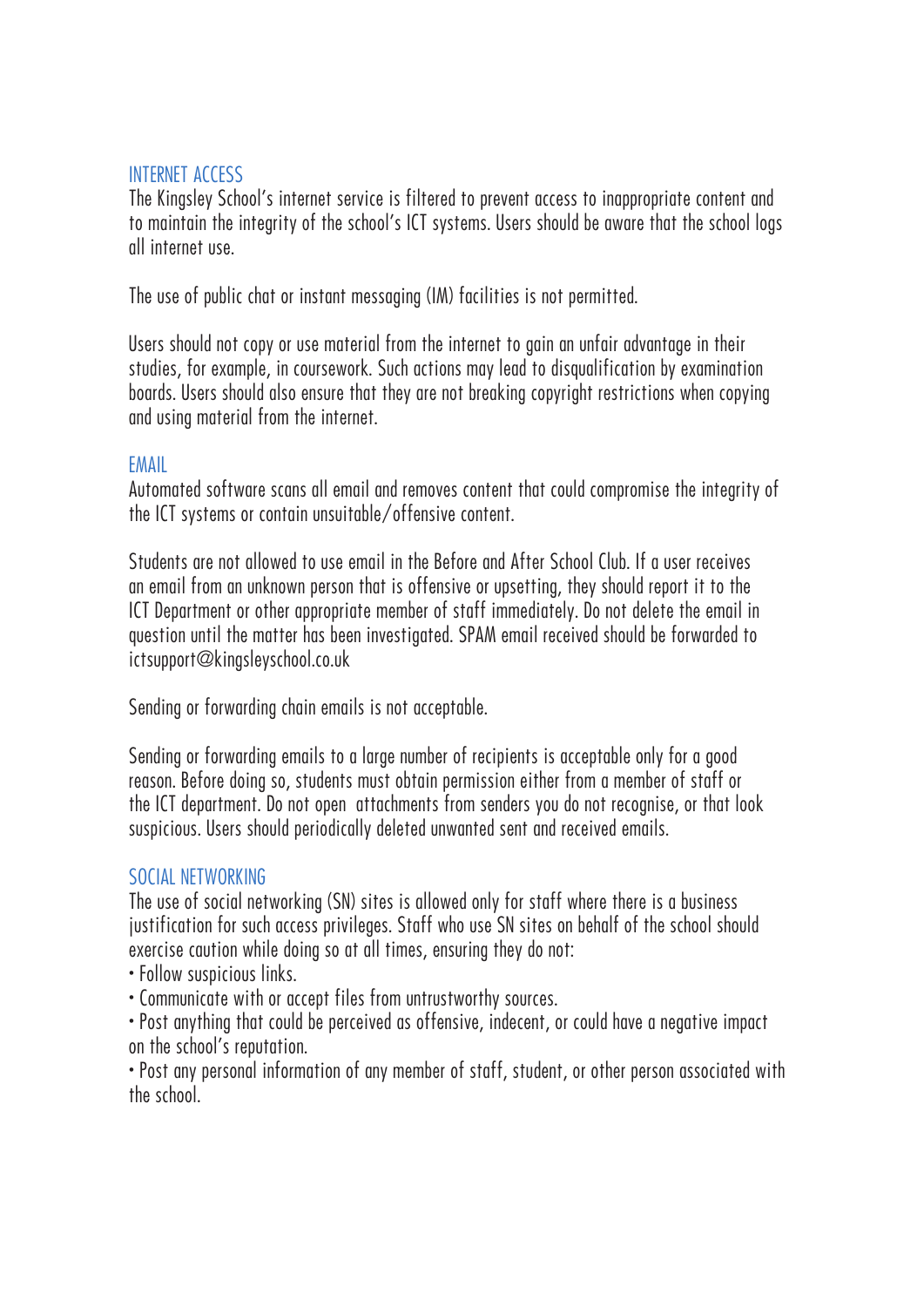#### KINGSLEY BYOD

Personal devices may be used on the premises and connected to the school's ICT systems via the Kingsley-BYOD wireless network. No attempt must be made to connect personal devices to the network via any other means. Users who connect personal devices to the Kingsley-BYOD network must use such equipment in accordance with the terms of this policy as if they were using a school device.

#### PRIVACY AND PROTECTION OF PERSONAL INFORMATION

Users must, at all times, respect the privacy of others. Users should not copy or replicate any private or personal data. Users should not use the school's ICY systems to supply personal information about themselves or others on the internet or via email. Users must not use the School's ICT systems to attempt to arrange meetings with anyone on the internet or via email. Users should be aware that the school has a right to access personal areas on the network. Privacy will be respected at all times unless there is reason to believe that the ICT Acceptable Usage Policy has not been followed.

#### DISCIPLINARY PROCEDURES

Those who misuse the ICT systems and break the ICT Acceptable Usage Policy will be subjected to disciplinary procedures.

#### **SUPPORT**

If you have any questions, comments or requests with regards to the ICT systems in place, please do not hesitate to contact a member of the ICT Department.

Faulty equipment should be reported to the ICT Department in person or by sending an email to ictsupport@kingsley.co.uk. Users should not attempt to repair any school equipment themselves.

Policy review schedule: March 2023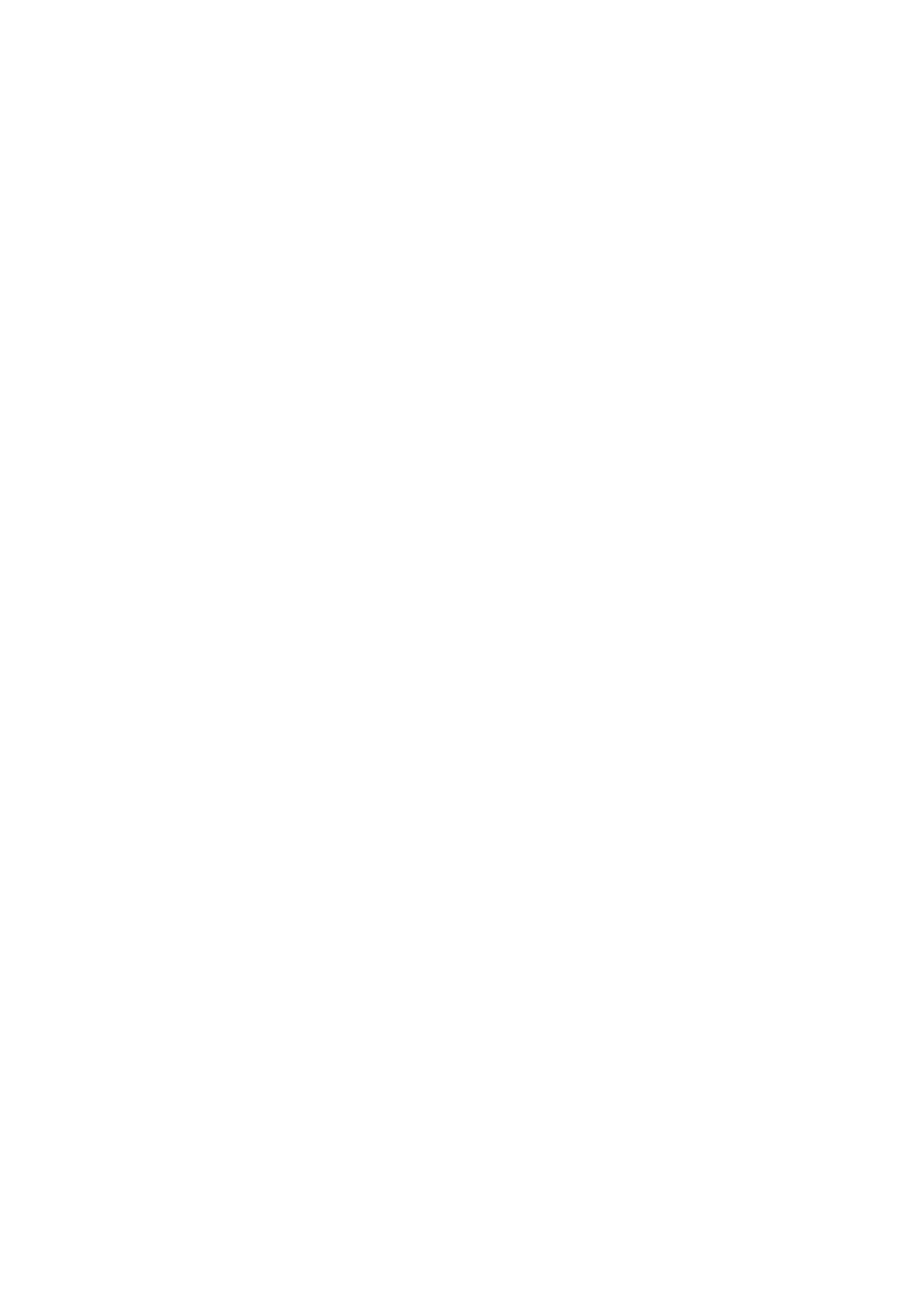### BEFORE AND AFTER SCHOOL CLUB BOOKING FORM

Please return to wraparound@kingsleyschool.co.uk or to The Kingsley Prep School, Beauchamp Avenue, Leamington Spa CV32 5RD

| Child's Name:                                                                           |      | Today's Date:  |                        |  |  |  |  |  |
|-----------------------------------------------------------------------------------------|------|----------------|------------------------|--|--|--|--|--|
| Child's Date of Birth:                                                                  | Age: | School:        | ST PETER'S<br>KINGSLEY |  |  |  |  |  |
| Teacher:                                                                                |      | Class/Year:    |                        |  |  |  |  |  |
|                                                                                         |      |                |                        |  |  |  |  |  |
| PARENT/GUARDIAN INFORMATION                                                             |      |                |                        |  |  |  |  |  |
| Mother's Name:                                                                          |      | Father's Name: |                        |  |  |  |  |  |
| $Iel$ $I:$                                                                              |      | $Tel$ $!$      |                        |  |  |  |  |  |
| Tel $2:$                                                                                |      | Tel $2:$       |                        |  |  |  |  |  |
| Address for fees:                                                                       |      |                |                        |  |  |  |  |  |
|                                                                                         |      |                |                        |  |  |  |  |  |
| Main contact email address:                                                             |      |                |                        |  |  |  |  |  |
|                                                                                         |      |                |                        |  |  |  |  |  |
| In the event that parents cannot be reached, who should we call in an urgent situation? |      |                |                        |  |  |  |  |  |
|                                                                                         |      |                |                        |  |  |  |  |  |
| <b>Emergency Contact Name:</b>                                                          |      |                |                        |  |  |  |  |  |
| Tel:                                                                                    |      |                | Relationship to child: |  |  |  |  |  |
| Medical information or conditions requiring consideration:                              |      |                |                        |  |  |  |  |  |
|                                                                                         |      |                |                        |  |  |  |  |  |
|                                                                                         |      |                |                        |  |  |  |  |  |
| Prescribed medication:                                                                  |      |                |                        |  |  |  |  |  |

Dietary Intolerances (and reactions):

Any other information:

Please indicate the sessions and days you would like your child to attend:

|                | <b>Before School Club</b><br>7:30-8:30am |  | After School Club<br>Until 5pm |  | After School Club<br>Until 5:30pm |  |  | After School Club<br>Until 6:00pm |  |  |  |  |
|----------------|------------------------------------------|--|--------------------------------|--|-----------------------------------|--|--|-----------------------------------|--|--|--|--|
| Monday         |                                          |  |                                |  |                                   |  |  |                                   |  |  |  |  |
| <b>Tuesday</b> |                                          |  |                                |  |                                   |  |  |                                   |  |  |  |  |
| Wednesday      |                                          |  |                                |  |                                   |  |  |                                   |  |  |  |  |
| Thursday       |                                          |  |                                |  |                                   |  |  |                                   |  |  |  |  |
| Friday         |                                          |  |                                |  |                                   |  |  |                                   |  |  |  |  |

Declaration: I consent to my child receiving medical treatment in an emergency if I cannot be contacted. I agree to abide by the terms and conditions of the Kingsley School Before and After School Club which I have read and understood.



Signed: Date: Date: Date: Date: Date: Date: Date: Date: Date: Date: Date: Date: Date: Date: Date: Date: Date: Date: Date: Date: Date: Date: Date: Date: Date: Date: Date: Date: Date: Date: Date: Date: Date: Date: Date: Date